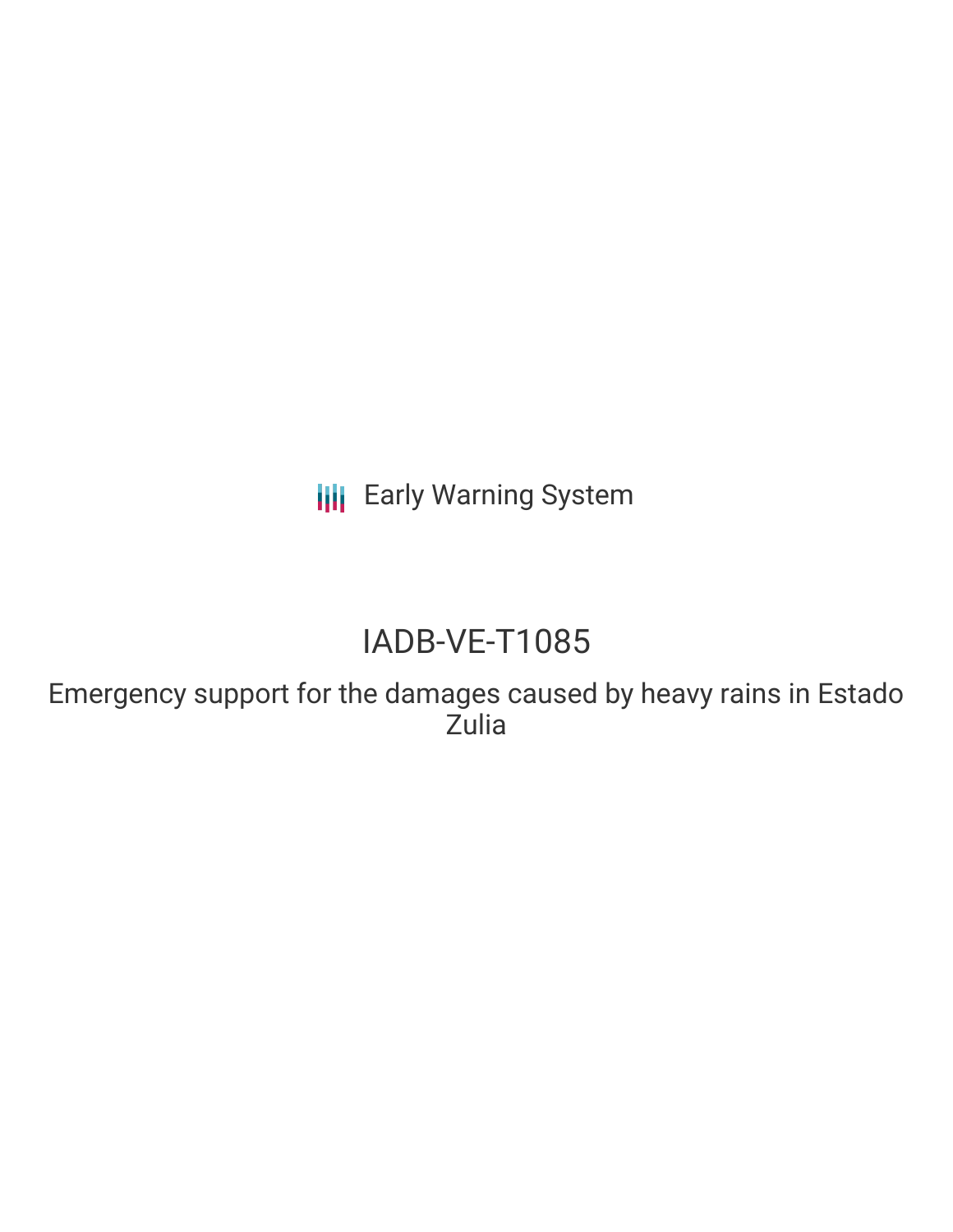

### **Quick Facts**

| <b>Countries</b>               | Venezuela                                    |
|--------------------------------|----------------------------------------------|
| <b>Specific Location</b>       | State of Zulia                               |
| <b>Financial Institutions</b>  | Inter-American Development Bank (IADB)       |
| <b>Status</b>                  | Approved                                     |
| <b>Bank Risk Rating</b>        | $\sim$<br>◡                                  |
| <b>Borrower</b>                | Government of Venezuela                      |
| <b>Sectors</b>                 | Humanitarian Response, Technical Cooperation |
| <b>Investment Type(s)</b>      | Grant                                        |
| <b>Investment Amount (USD)</b> | \$0.20 million                               |
| <b>Project Cost (USD)</b>      | $$0.20$ million                              |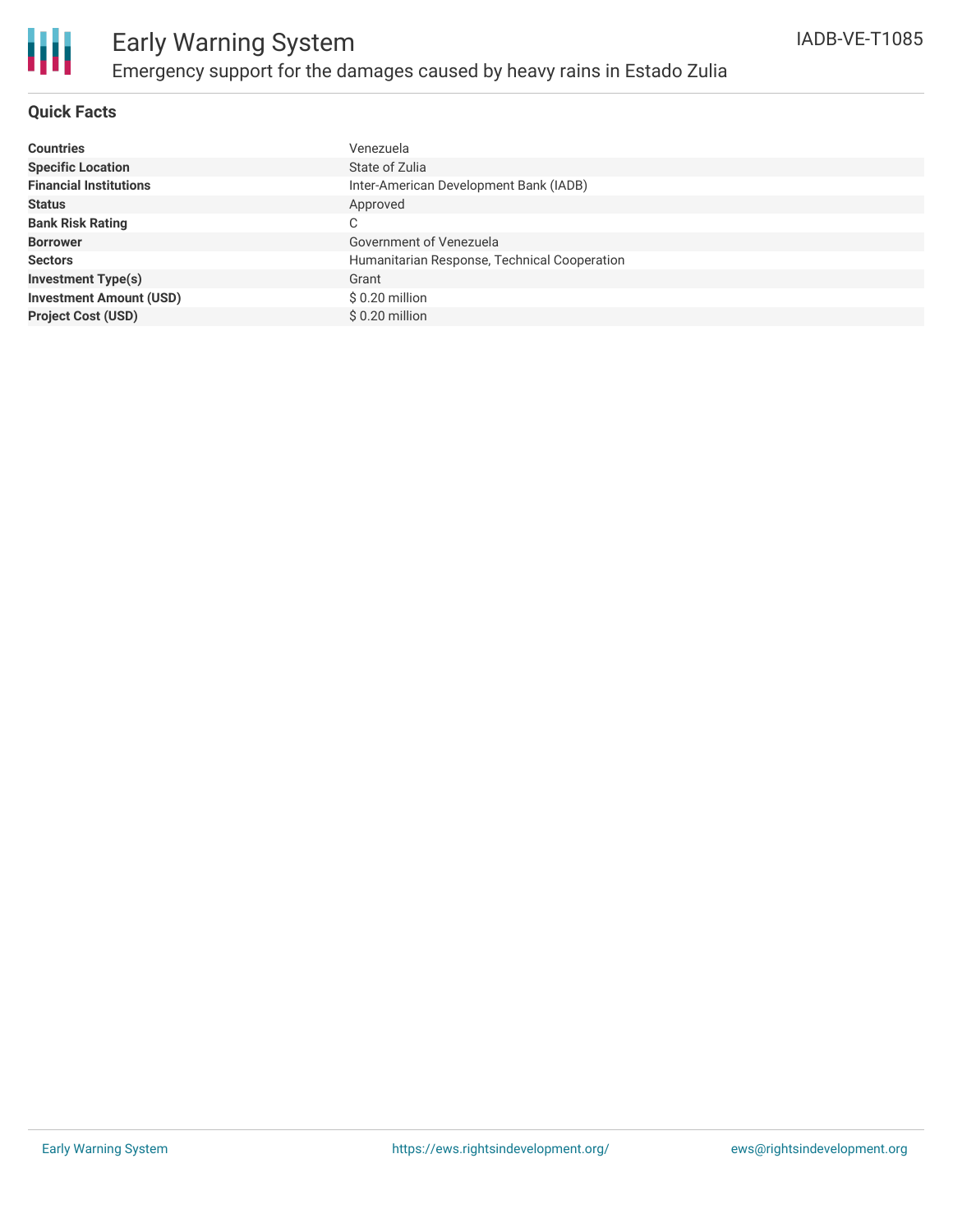

# Early Warning System Emergency support for the damages caused by heavy rains in Estado Zulia

### **Project Description**

The objective of the operation is to support Venezuela in the implementation of humanitarian assistance actions in order to alleviate the emergency situation currently facing the affected areas of the state of Zulia, Venezuela.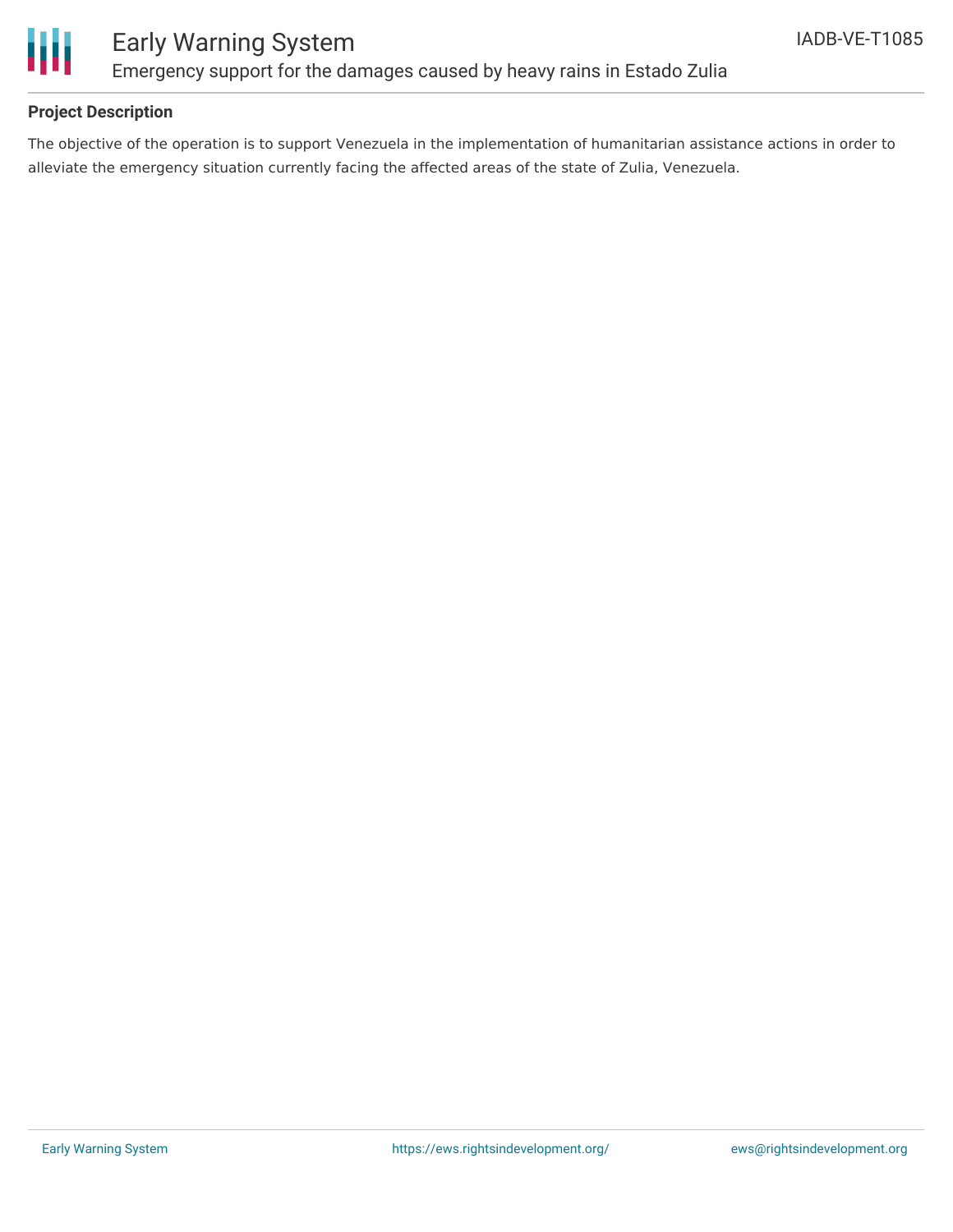

# Early Warning System Emergency support for the damages caused by heavy rains in Estado Zulia

### **Investment Description**

• Inter-American Development Bank (IADB)